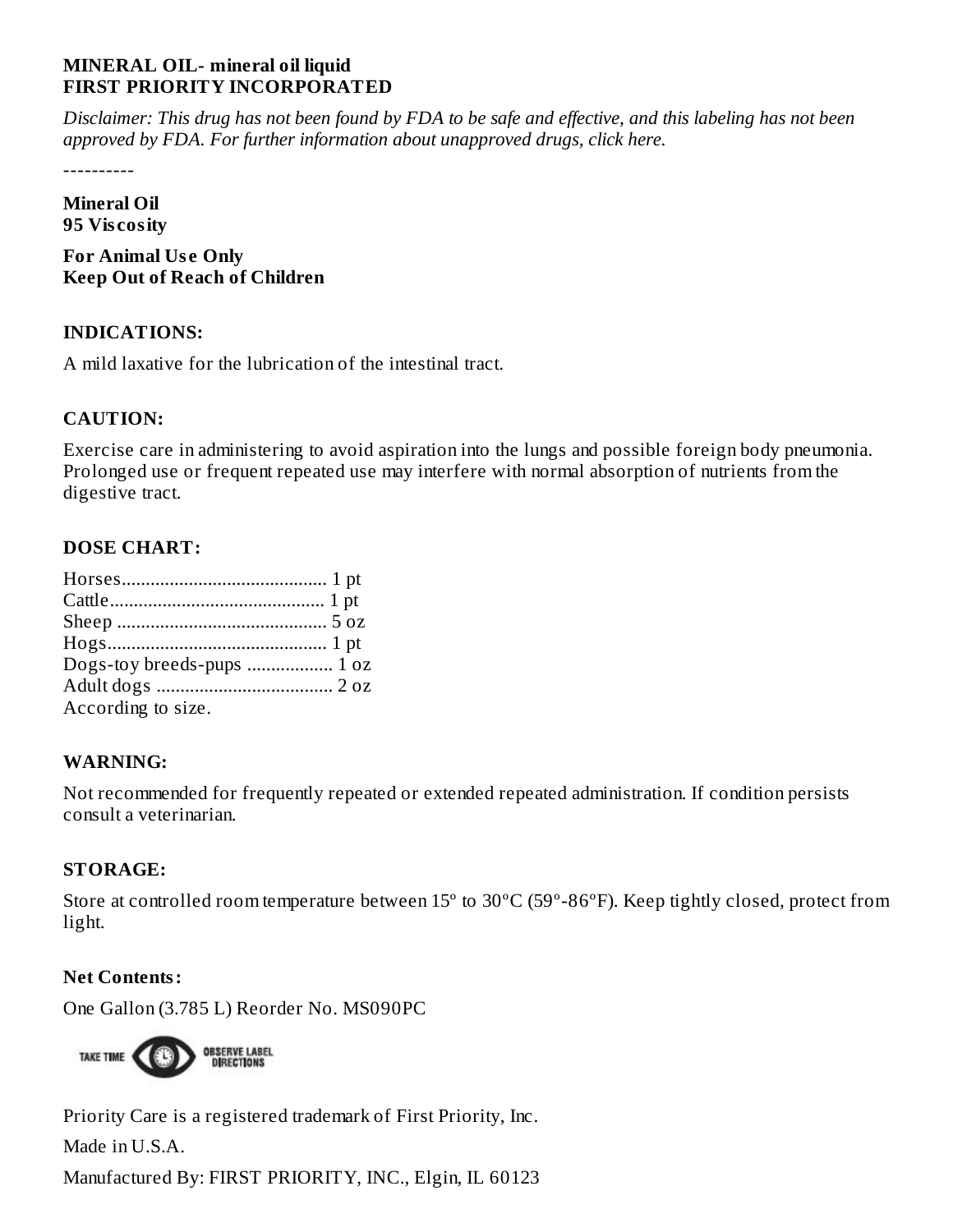# **NOT RETURNABLE IF OUTDATED**

| NDC# 58829-234-01                                                                                                                                                                                                                                                                                                                                                                            |                                                 |                                                                                           |                                         |                                                                                                                                                                                                                                                              |  |  |  |
|----------------------------------------------------------------------------------------------------------------------------------------------------------------------------------------------------------------------------------------------------------------------------------------------------------------------------------------------------------------------------------------------|-------------------------------------------------|-------------------------------------------------------------------------------------------|-----------------------------------------|--------------------------------------------------------------------------------------------------------------------------------------------------------------------------------------------------------------------------------------------------------------|--|--|--|
| <b>INDICATIONS:</b> A mild laxative for the<br>lubrication of the intestinal tract.<br><b>CAUTION:</b> Exercise care in adminis-<br>tering to avoid aspiration into the lungs<br>and possible foreign body pneumonia.<br>Prolonged use or frequent repeated use<br>may interfere with normal absorption of<br>nutrients from the digestive tract.<br><b>DOSE CHART</b><br>According to size. | Priority<br>Care®                               | <b>Mineral Oil</b><br>95 Viscosity                                                        | consult veterinarian.<br>from light.    | <b>WARNING:</b> Not recommended for<br>frequent repeated or extended repeated<br>administration. If condition persists<br><b>STORAGE:</b> Store at controlled room<br>temperature between 15°-30°C (59°-<br>86°F). Keep container<br>tightly closed, protect |  |  |  |
| <b>OBSERVE LABEL</b><br><b>TAKE TIME</b><br>Priority Care is a registered<br>trademark of First Priority, Inc.<br>Rev. 02-16                                                                                                                                                                                                                                                                 |                                                 | For Animal Use Only . Keep Out of Reach of Children<br>Net Contents: One Gallon (3.785 L) | Lot No.<br>Reorder No. MS090PC          | Exp. Date<br>M<br>No Varnish                                                                                                                                                                                                                                 |  |  |  |
| Made in U.S.A.                                                                                                                                                                                                                                                                                                                                                                               |                                                 | <b>Manufactured By:</b><br>FIRST PRIORITY, INC., Elgin, IL 60123                          |                                         | www.prioritycare.com                                                                                                                                                                                                                                         |  |  |  |
| <b>MINERAL OIL</b><br>mineral oil liquid<br><b>Product Information</b><br>Product Type<br><b>Route of Administration</b>                                                                                                                                                                                                                                                                     | OTC ANIMAL DRUG<br>ORAL                         | Item Code (Source)                                                                        |                                         | NDC:58829-234                                                                                                                                                                                                                                                |  |  |  |
| <b>Active Ingredient/Active Moiety</b>                                                                                                                                                                                                                                                                                                                                                       |                                                 |                                                                                           |                                         |                                                                                                                                                                                                                                                              |  |  |  |
|                                                                                                                                                                                                                                                                                                                                                                                              | <b>Ingredient Name</b>                          |                                                                                           | <b>Basis of Strength</b><br>MINERAL OIL | <b>Strength</b>                                                                                                                                                                                                                                              |  |  |  |
| MINERAL OIL (UNII: T5L8T28FGP) (MINERAL OIL - UNII:T5L8T28FGP)<br>854.5 g in 1L                                                                                                                                                                                                                                                                                                              |                                                 |                                                                                           |                                         |                                                                                                                                                                                                                                                              |  |  |  |
| Packaging<br>$\#$<br><b>Item Code</b>                                                                                                                                                                                                                                                                                                                                                        | <b>Package Description</b>                      | <b>Marketing Start Date</b>                                                               |                                         | <b>Marketing End Date</b>                                                                                                                                                                                                                                    |  |  |  |
| 1 NDC:58829-234-01                                                                                                                                                                                                                                                                                                                                                                           | 4 in 1 CASE                                     |                                                                                           |                                         |                                                                                                                                                                                                                                                              |  |  |  |
| $\mathbf{1}$                                                                                                                                                                                                                                                                                                                                                                                 | 3.785 L in 1 JUG                                |                                                                                           |                                         |                                                                                                                                                                                                                                                              |  |  |  |
| <b>Marketing Information</b>                                                                                                                                                                                                                                                                                                                                                                 |                                                 |                                                                                           |                                         |                                                                                                                                                                                                                                                              |  |  |  |
| <b>Marketing Category</b>                                                                                                                                                                                                                                                                                                                                                                    | <b>Application Number or Monograph Citation</b> |                                                                                           | <b>Marketing Start Date</b>             | <b>Marketing End Date</b>                                                                                                                                                                                                                                    |  |  |  |
| unapproved drug other                                                                                                                                                                                                                                                                                                                                                                        |                                                 | 02/01/2016                                                                                |                                         |                                                                                                                                                                                                                                                              |  |  |  |
|                                                                                                                                                                                                                                                                                                                                                                                              |                                                 |                                                                                           |                                         |                                                                                                                                                                                                                                                              |  |  |  |